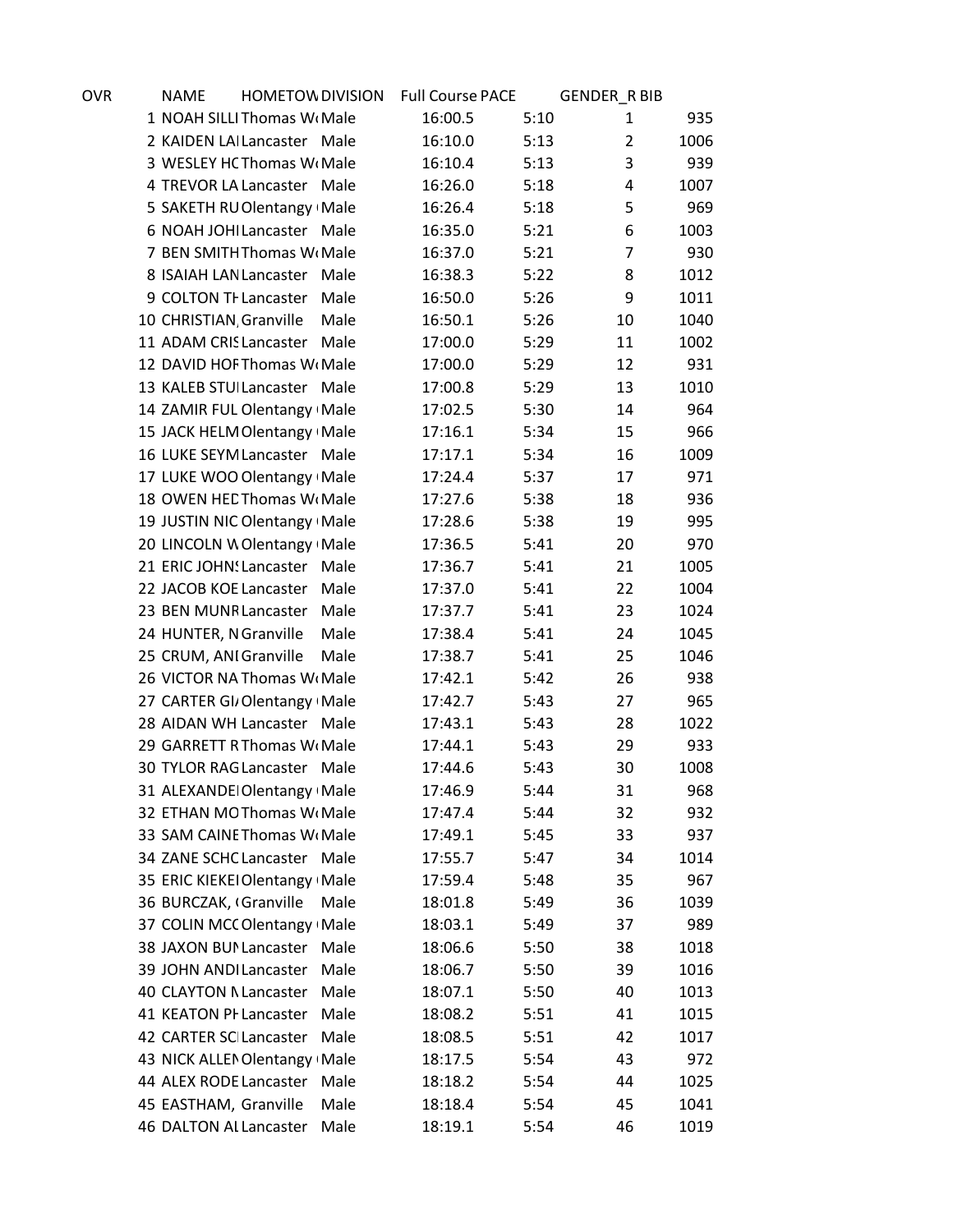| 47 SMITH, AID Granville<br>Male  | 18:19.6 | 5:54 | 47 | 1060 |
|----------------------------------|---------|------|----|------|
| 48 MACARIO EThomas WLMale        | 18:21.4 | 5:55 | 48 | 934  |
| 49 LAW, IAN Granville<br>Male    | 18:29.5 | 5:58 | 49 | 1043 |
| 50 KEEGAN KNOlentangy Male       | 18:30.3 | 5:58 | 50 | 987  |
| 51 CASEY COV Olentangy Male      | 18:30.9 | 5:58 | 51 | 975  |
| 52 OWEN MC(Lancaster Male        | 18:33.6 | 5:59 | 52 | 1023 |
| 53 HAYDEN C/Thomas W(Male        | 18:37.1 | 6:00 | 53 | 947  |
| 54 JACOB WO Thomas Wr Male       | 18:37.3 | 6:00 | 54 | 949  |
| 55 WES CROSI Lancaster Male      | 18:37.5 | 6:00 | 55 | 1021 |
| 56 JERRY WAN Olentangy Male      | 18:38.4 | 6:00 | 56 | 999  |
| 57 JACOB ANE Lancaster Male      | 18:39.1 | 6:01 | 57 | 1020 |
| 58 ZANE RYAN Thomas W(Male       | 18:44.5 | 6:02 | 58 | 961  |
| 59 LIAM JOHN Thomas W(Male       | 18:49.0 | 6:04 | 59 | 952  |
| 60 SEAN MCH Olentangy Male       | 18:51.0 | 6:05 | 60 | 990  |
| 61 GRANT HAI Olentangy Male      | 18:51.1 | 6:05 | 61 | 982  |
| 62 RODGERS, Granville<br>Male    | 18:57.6 | 6:07 | 62 | 1059 |
| 62 HARMS, ANGranville<br>Male    | 18:57.6 | 6:07 | 62 | 1048 |
| 64 NICK FRAN Olentangy Male      | 19:01.1 | 6:08 | 64 | 978  |
| 65 PARKS ADA Thomas W. Male      | 19:02.8 | 6:08 | 65 | 958  |
| 66 HARMS, BR Granville<br>Male   | 19:03.9 | 6:09 | 66 | 1056 |
| 67 ETHAN KNI Olentangy Male      | 19:06.4 | 6:09 | 67 | 988  |
| 68 KIRKHAM, Granville<br>Male    | 19:06.9 | 6:10 | 68 | 1051 |
| 69 BRANNON Olentangy Male        | 19:07.5 | 6:10 | 69 | 993  |
| 70 NIK KISTLEI Lancaster<br>Male | 19:07.6 | 6:10 | 70 | 1026 |
| 71 NOAH LON Thomas Wr Male       | 19:09.6 | 6:11 | 71 | 957  |
| 72 WHITE, ETI Granville<br>Male  | 19:10.9 | 6:11 | 72 | 1064 |
| 73 BURKE MO Thomas W(Male        | 19:15.4 | 6:12 | 73 | 943  |
| 74 DICKERMA Granville<br>Male    | 19:20.4 | 6:14 | 74 | 1053 |
| 75 AVERY GRE Lancaster<br>Male   | 19:21.6 | 6:14 | 75 | 1027 |
| 76 BRANDON Olentangy Male        | 19:26.5 | 6:16 | 76 | 996  |
| 77 KIRKHAM, Granville<br>Male    | 19:27.4 | 6:16 | 77 | 1050 |
| 78 MARC THO Thomas W(Male        | 19:29.8 | 6:17 | 78 | 953  |
| 79 JOE GARGA Olentangy   Male    | 19:30.9 | 6:17 | 79 | 981  |
| 80 PATRICK M Olentangy Male      | 19:31.9 | 6:18 | 80 | 992  |
| 81 SPIELES, AL Granville<br>Male | 19:34.3 | 6:18 | 81 | 1047 |
| 82 BROWN, JA Granville<br>Male   | 19:35.1 | 6:19 | 82 | 1049 |
| 83 ANDREW B Olentangy Male       | 19:36.6 | 6:19 | 83 | 973  |
| 84 TOMMY SII Thomas Wr Male      | 19:36.9 | 6:19 | 84 | 959  |
| 85 WERNER, SGranville<br>Male    | 19:37.5 | 6:19 | 85 | 1063 |
| 86 TREVOR RI Lancaster<br>Male   | 19:41.9 | 6:21 | 86 | 1029 |
| 87 LANDON SI Lancaster<br>Male   | 19:44.5 | 6:22 | 87 | 1028 |
| 88 CHRIS ROR Olentangy Male      | 19:45.5 | 6:22 | 88 | 997  |
| 89 HENRY MA Thomas Wr Male       | 19:46.1 | 6:22 | 89 | 948  |
| 90 EVAN RICE Lancaster<br>Male   | 19:48.7 | 6:23 | 90 | 1034 |
| 91 GALBREATI Granville<br>Male   | 19:49.6 | 6:23 | 91 | 1054 |
| 92 MASON TE Thomas WrMale        | 19:50.6 | 6:24 | 92 | 954  |
| 93 HUNTER JC Olentangy   Male    | 20:00.9 | 6:27 | 93 | 985  |